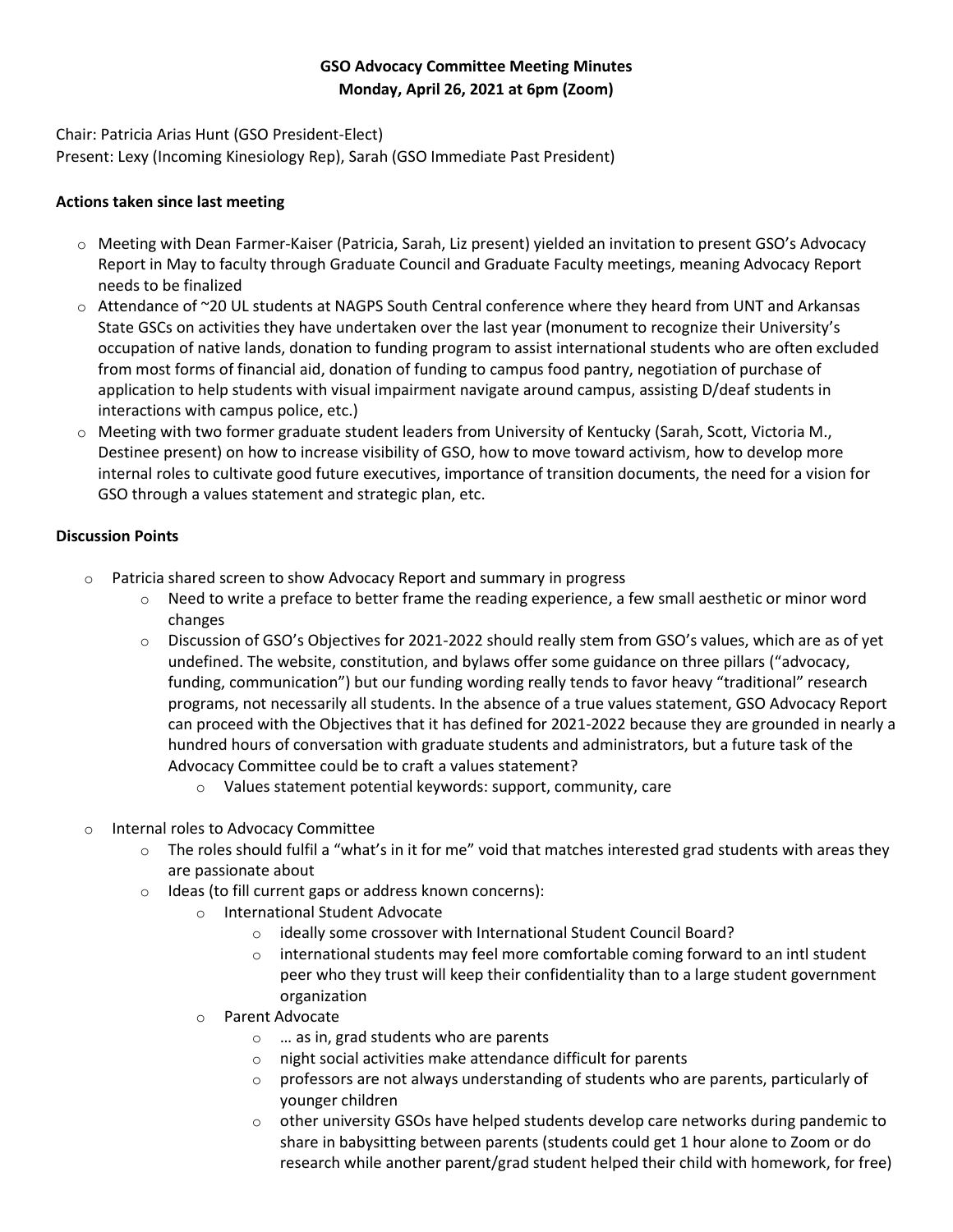- o Diversity & Inclusion Advocate
	- $\circ$  ideally some crossover with organizations like GLASS, NAACP, Black Student Association, ENGL dept's antiracism reading group, etc.
	- $\circ$  would be great to get linked with Campus Diversity, James Jackson Community of Scholars, and/or Grad Council's Diversity & Inclusion standing committee
- o Health, Safety & Wellness Advocate
	- $\circ$  survey results from FA20 showed students were worried about their personal health what will change in FA21 with the return to more in-person? will grad students have a say in their working conditions (un[der]insured)?
	- $\circ$  possibility to get a seat at the table in a safety or mental health committee on campus?
- o Employment Concerns Advocate
	- o some students have confided in their GSO reps that they are being overworked
	- o encourage time tracking for research and teaching assistants?
- o Community Leadership Advocate
	- o need for a student to fill the role of inspiring Dept Reps to be excellent leaders and peer advocates through ongoing training and support
	- $\circ$  training to help foster supportive communities within departments and championing peers in situations where it may not be happening organically online (celebrating fellow students' wins, presentations at conferences, sharing resources, etc.)
- $\circ$  These roles within Advocacy Committee could be set up provisionally until Bylaws can be adopted to reflect this?
- $\circ$  "Advocate" roles would have power to hold discussions with concerned students and report back to the Advocacy Committee regularly for accountability; anything needing escalation would have to be run through the Committee. Ideally Dept Reps first would fill these roles, then open vacancies up to interested grad non-reps and the Advocates would seek the feedback of non-reps in their discussions. (Need for election/appointment procedure/terms?). Good way to train future reps and future execs.
- o Segmenting Communications Committee:
	- o graphic maker vs. social media manager?
	- o need for Events Coordinator to identify programming that GSO could tag on to from other student organizations / campus offices
	- $\circ$  we've encouraged grad students to go to other student orgs for social events (GSO cannot do it all), but some are reporting they feel like they're just for undergrads. help with a grad offshoot of existing student orgs?
- o Segmenting Funding Committee:
	- $\circ$  ??! maybe each committee member specializes in a different funding opportunity?
	- $\circ$  need to diffuse decision making and awareness of what an application requires to a larger group of people since we will need a new treasurer at end of fall 2021.
	- $\circ$  putting non-execs on the GSO shared email to access student applications seems ill-advised, but maybe once the application materials have been downloaded to Dropbox the committee members could get "view" access to evaluate apps then report their findings on the applications at Funding Committee meeting?
- o How does GSO want to conduct Advocacy in the future?
	- $\circ$  In the past, Executives have sent any concern directly to Dean Farmer-Kaiser, which robs grad student peers of collaborative problem solving
	- o Some problems are *not* GSO's to fix and should be escalated to an administrator, but the student should feel seen and heard by GSO
	- $\circ$  Strongly worded letter writing is a big thing in other GSOs. Where would these be published (separate page on website?)?